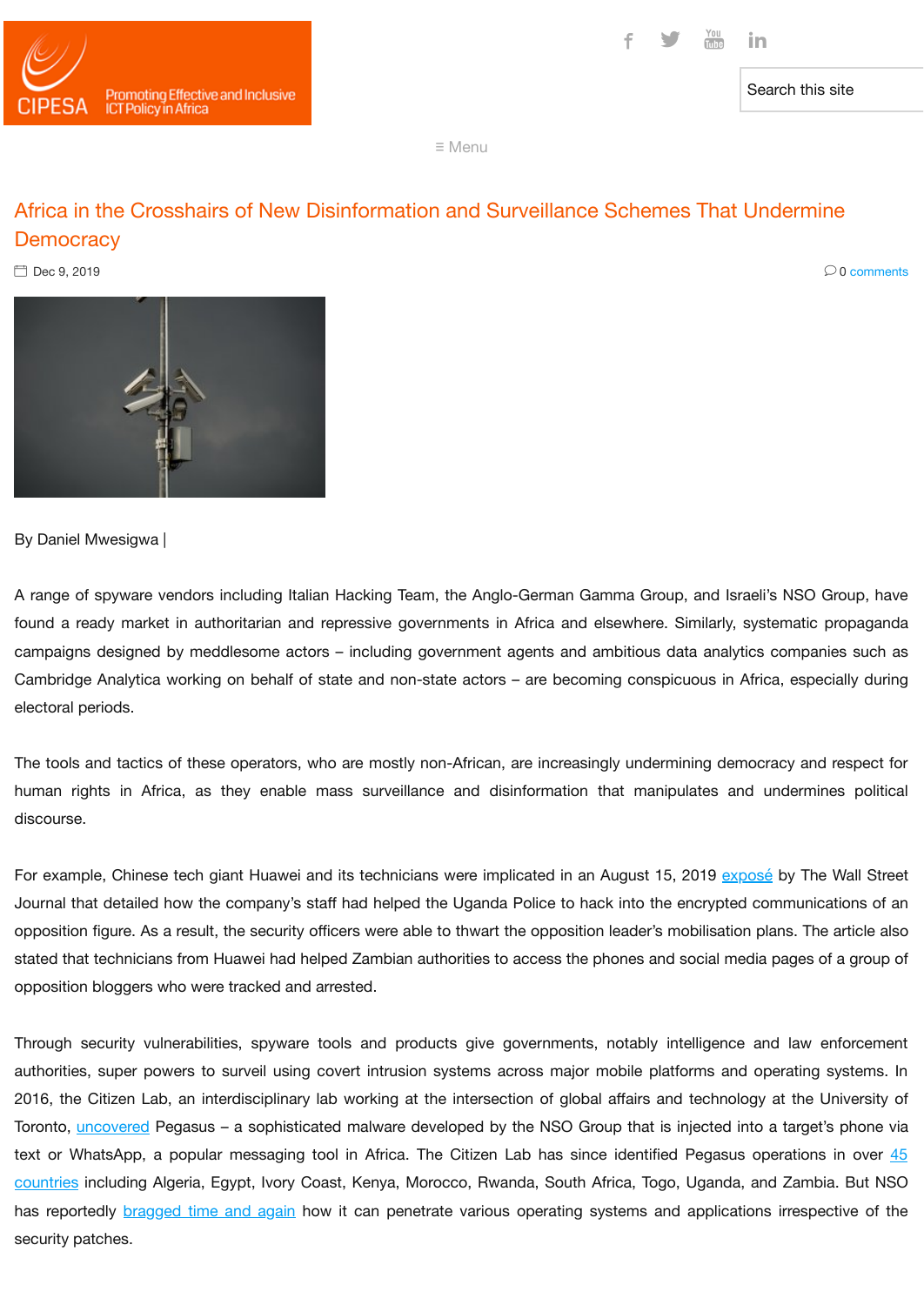According to the 2019 State of Internet [Freedom](https://cipesa.org/fifafrica/wp-content/uploads/2016/05/Collaboration-on-International-ICT-Policy-for-East-and-Southern-Africa-SIFA-19.pdf) in Africa Report, the "surveillance state" in Africa gained notoriety at the turn of the decade, after the infamous Arab Spring that swept across North Africa in 2011, allegedly amplified by dissident voices on social media. The report documents how repressive states such as Tanzania, Uganda, Ethiopia, Botswana, and Rwanda have since boosted their surveillance capabilities through procurement of advanced spyware. In 2015, it was revealed that Uganda and Tanzania had procured Hacking Team's premium Remote Control System (RCS) for intrusion into systems across major mobile platforms and operating systems.

More recently, the Financial Times [reported](https://t.co/yXdF0fSkWv?amp=1) that Rwanda paid up to USD 10 million to the NSO Group to spy on government critics and dissidents through WhatsApp – an allegation Rwanda president Paul Kagame denied in a presidential [press briefing](http://paulkagame.com/?p=14962) held on November 8, 2019, only acknowledging that they spy on "our enemies" using "human intelligence". He added, "I wouldn't spend my money over a nobody [Rwandan exiles] yet we have sectors like education to spend such money".

But Kagame's denial is to be taken with a pinch of salt. In 2016, a Rwandan court sentenced a popular singer, Kizito Mihigo, to 10 years in prison on allegations of conspiracy to overthrow the government, based on hacked private WhatsApp and Skype messages exchanged with alleged dissidents in exile.

The alleged Rwanda cases appear to be linked to others of NSO infiltrating the WhatsApp accounts of journalists, human rights activists, political dissidents, prominent female leaders, and other members of civil society in up to 20 countries, which prompted Facebook (the owners of WhatsApp) to sue [NSO](https://qz.com/1738110/facebook-sues-israels-nso-for-trojan-horse-whatsapp-hack/) in October 2019. The lawsuit brought by Facebook in the U.S Federal Court accuses the spyware maker of hacking into the WhatsApp accounts of 1,400 users worldwide. While there are scanty details on the exact identities of the affected, it is reported that 174 are lawyers, journalists, human rights defenders and religious leaders.

According to the [Financial](https://t.co/yXdF0fSkWv?amp=1) Times, those targeted in Rwanda, six of whom it interviewed and they confirmed being alerted by WhatsApp about the possible NSO-enabled surveillance of their communications. These included a journalist living in exile in Uganda, who had petitioned the Uganda government "to help protect Rwandans in the country from assassination"; South Africa and UK-based senior members of the Rwanda National Congress (RNC), an opposition group in exile; an army officer who fled Rwanda in 2008 and testified against members of the Rwandan government in a French court in 2017; and a Belgiumbased member of the FDU-Inkingi opposition party.

Meanwhile, some foreign powers are purportedly testing, as New York Times recently [reported](https://www.nytimes.com/2019/10/30/technology/russia-facebook-disinformation-africa.html), "New Disinformation Tactics in Africa to Expand Influence". The report detailed how the Wagner Group founded by businessman Yevgeny Prigozhin, who allegedly has close ties to the Russian government, has over the last couple of years been running aggressive disinformation campaigns on Facebook.

It is reported that Prigozhin's campaign used locally-opened Facebook accounts to disguise behaviour and also used sham news networks that regularly reposted articles from Russia's state-owned Sputnik news organisation to promote Russian policies while undermining US and French policies in Africa. On October 31, 2019, Facebook reportedly removed these accounts that were influencing operations "in the domestic politics" of eight African countries – Cameroon, the Central African Republic, Congo Brazzaville, Ivory Coast, Madagascar, Mozambique, and Sudan.

Earlier in 2019, Facebook reportedly shut [down](https://qz.com/africa/1621249/facebook-shuts-down-fake-news-accounts-targeting-africa-elections/) a separate "fake news" operation targeting elections in African countries such as Nigeria, Senegal, Togo, Niger, Angola, and Tunisia, propagated by "inauthentic" accounts on Facebook and Instagram run by Israeli commercial firm, Archimedes Group. Between 2013 to 2017, governments such as [Kenya](https://www.newstatesman.com/world/2018/03/cambridge-analytica-facebook-elections-africa-kenya) and Nigeria reportedly hired Cambridge Analytica to manipulate their electorate in a bid to win presidential elections for the incumbents.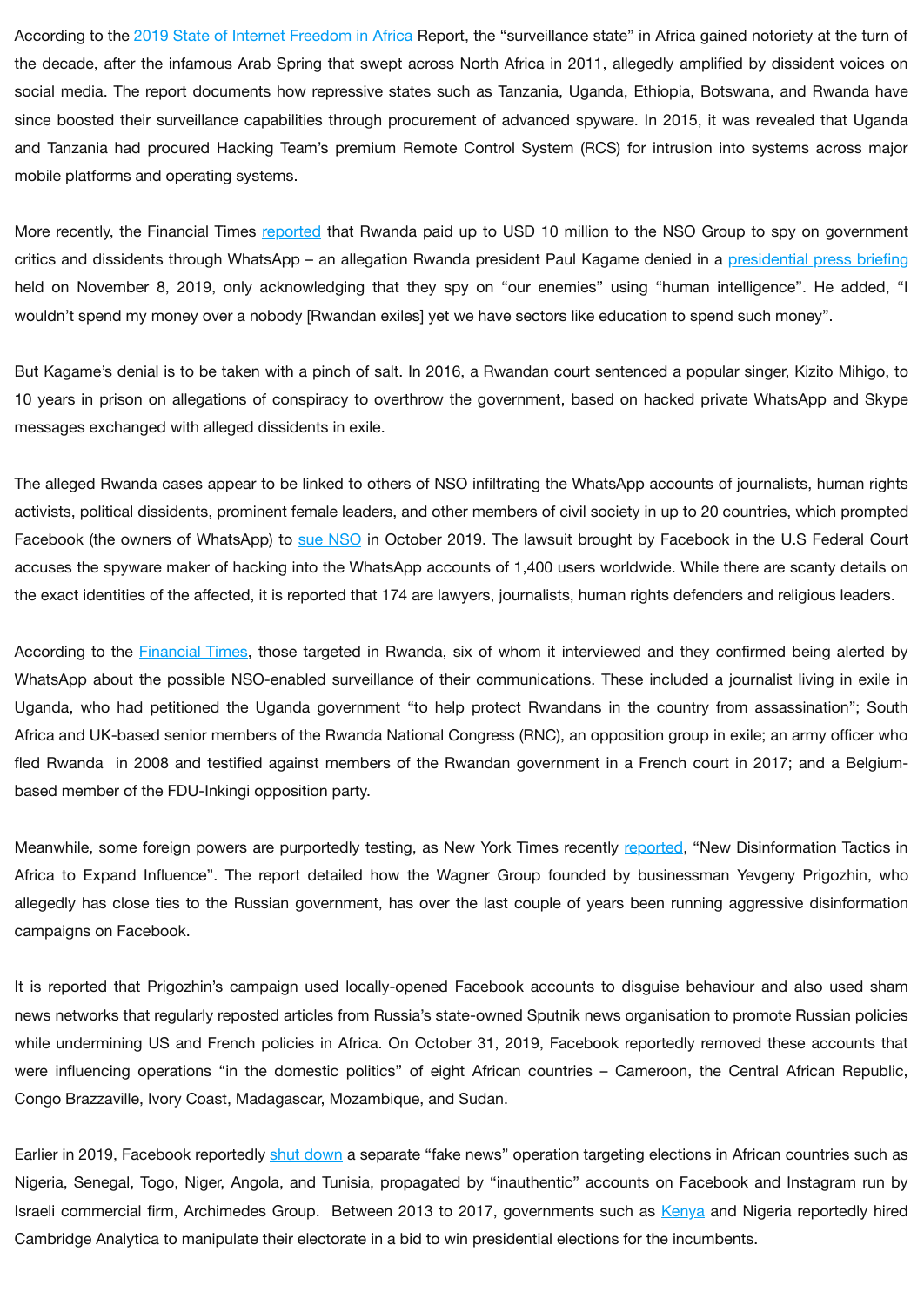Besides the disinformation campaigns linked to Russian actors, and the Israel-made spyware, there are also facial recognition surveillance programmes such as the Huawei's ["Smart](https://csis-prod.s3.amazonaws.com/s3fs-public/191030_HillmanMcCalpin_HuaweiSafeCity_layout_v4.pdf) Cities", which has been deployed in 12 African countries. This phenomenon is referred to by some as an export of digital authoritarianism.

It is now evident that governments and non-state actors face an uphill task of combatting the governance challenges caused by this phenomenon. Accordingly, governments, with the help of tech platforms, need to understand what legislation and policies, including oversight and enforcement mechanisms, are necessary to strengthen the protection of democracy and human rights in the rapidly changing digital world.

Share



Tagged as: *©* [kenya](https://cipesa.org/tag/kenya/), *⊘* [Rwanda,](https://cipesa.org/tag/rwanda/) *⊘* [surveillance](https://cipesa.org/tag/surveillance/), *⊘* [Tanzania](https://cipesa.org/tag/tanzania/), *⊘* [Uganda](https://cipesa.org/tag/uganda/)

## **You may also like ...**

[ANNOUNCING](https://cipesa.org/2020/06/announcing-the-cipesa-2020-fellows/) THE CIPESA 2020 FELLOWS

COALITION OF CIVIL SOCIETY GROUPS LAUNCHES TOOL TO TRACK RESPONSES TO [DISINFORMATION](https://cipesa.org/2020/06/coalition-of-civil-society-groups-launches-tool-to-track-responses-to-disinformation-in-sub-saharan-africa/) IN SUB SAHARAN AFRICA

AFRICAN INTERNET RIGHTS ALLIANCE (AIRA) DENOUNCES [RESTRICTIONS](https://cipesa.org/2020/06/african-internet-rights-alliance-aira-denounces-restrictions-on-freedoms-in-kenya-and-nigeria/) ON FREEDOMS IN KENYA AND NIGERIA

#COVID19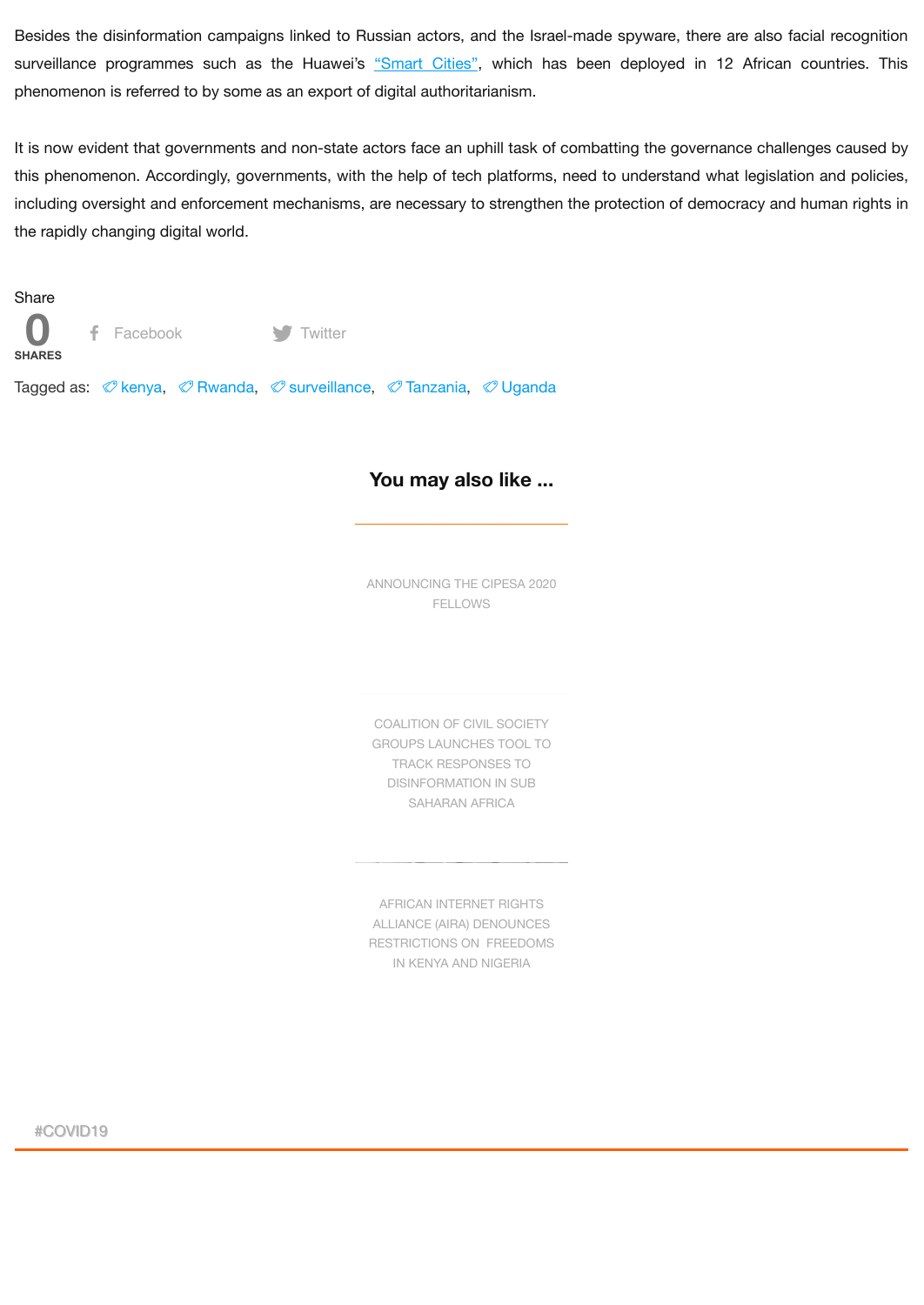

The Africa Digital Rights Fund/ Le Fonds Africain pour les Droits Numériques

The Africa Digital Rights Fund offers flexible and rapid response grants to select initiatives in Africa to implement activities that advance digital rights… *Read [More>>](https://cipesa.org/the-africa-digital-rights-fund-le-fonds-africain-pour-les-droits-numeriques/)*

Featured Publications

État [Des Libertés Sur](https://cipesa.org/?wpfb_dl=347) Internet 2019au Sénéga État [Des Libertés Sur](https://cipesa.org/?wpfb_dl=346) Internet 2019au Tchad1 État [Des Libertés Sur](https://cipesa.org/?wpfb_dl=345) Internet 2019au Cameroun

#FIFAfrica19 Updates



- $\varnothing$  Building Capacity and [Collaborations for](https://cipesa.org/2019/10/building-capacity-and-collaborations-for-digital-rights-research-in-africa/) Digital Rights Research in Africa
- Report: African [Countries Broadening](https://cipesa.org/2019/09/african-countries-broadening-control-over-the-internet-2/) Control Over the Internet
- **2 [#FIFAfrica19:](https://cipesa.org/2019/09/fifafrica19-just-days-way-2/) Just Days Away**

Promoting Online [Freedoms in](https://cipesa.org/category/online-freedoms/) Africa



- CIPESA Joins Call Urging Burundi Gov't To [#KeepItOn](https://cipesa.org/2020/05/cipesa-joins-call-urging-burundi-govt-to-keepiton-during-elections/) During Elections
- How [Technology is Aiding](https://cipesa.org/2020/03/how-technology-is-aiding-the-covid-19-fight-in-africa/) the Covid-19 Fight in Africa
- Covid-19 in Africa: When is Surveillance [Necessary and](https://cipesa.org/2020/03/covid-19-in-africa-when-is-surveillance-necessary-and-proportionate/) Proportionate?

[ICT4Democracy in](https://cipesa.org/category/ict-for-democracy/) East Africa Network

D

- <sup>2</sup> 'People With [Disabilities Left](https://cipesa.org/2019/09/people-with-disabilities-left-out-in-ict-jamboree/) Out in ICT Jamboree'
- $\boxtimes$  How Nigeria and Uganda are Faring on the Right to [Information](https://cipesa.org/2018/11/how-nigeria-and-uganda-are-faring-on-the-right-to-information/)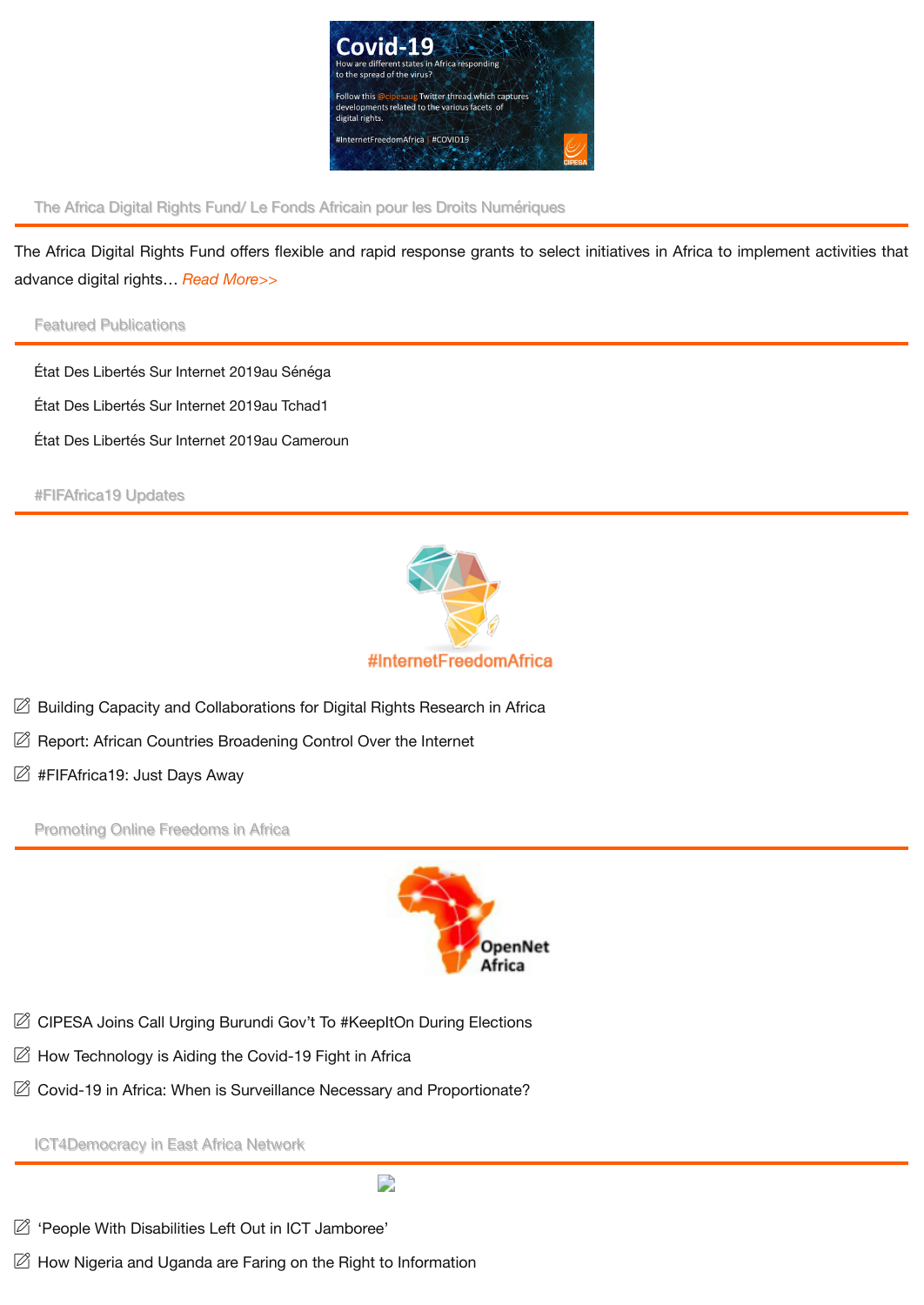**SOCIETY ATIONS** 



Supported by:

ndigo TRUST



Collaboration on International ICT Policy for East and Southern Africa (CIPESA), 2019

Unless otherwise stated, content on the CIPESA website is licensed under Creative [Commons Attribution-NonCommercial-ShareAlike 4.0](https://creativecommons.org/licenses/by-nc-sa/4.0/).

THE